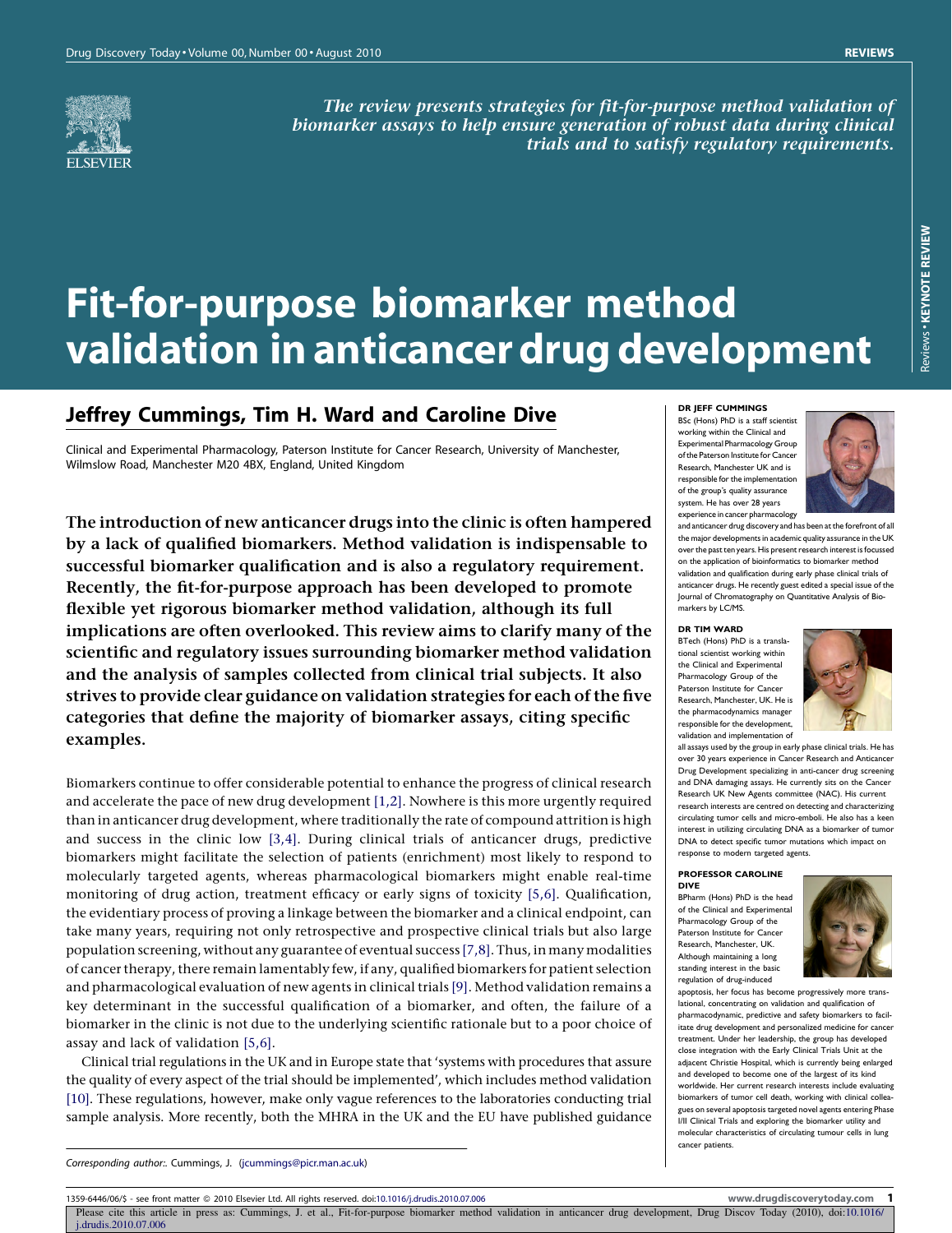documents to aid laboratories in maintaining regulatory compliance to the clinical trials regulations, but again these lack specific recommendations for method validation [\(http://www.mhra.](http://www.mhra.gov.uk/Howweregulate/Medicines/Inspectionandstandards/GoodClinicalPracticeforClinicalLaboratories/CON041197) [gov.uk/Howweregulate/Medicines/Inspectionandstandards/Good](http://www.mhra.gov.uk/Howweregulate/Medicines/Inspectionandstandards/GoodClinicalPracticeforClinicalLaboratories/CON041197) [ClinicalPracticeforClinicalLaboratories/CON041197](http://www.mhra.gov.uk/Howweregulate/Medicines/Inspectionandstandards/GoodClinicalPracticeforClinicalLaboratories/CON041197)).

In the USA, the FDA also does not specify requirements for method validation but nonetheless provides comprehensive technique-based guidance documents [\[11\].](#page-8-0) The FDA CLIA regulations require accreditation for laboratories performing clinical testing and provide general guidelines for method validation, especially in the case of laboratory-developed tests [\[12\].](#page-8-0) Cancer Research UK places method validation at the heart of its roadmaps for qualification of biomarkers.

With an array of regulatory requirements and guidance documents, and especially considering that biomarker assays span a broad spectrum of technologies, it is perhaps not surprising that there is still a need for amplification on many of the issues associated with biomarker analysis [\[10,13\].](#page-8-0) A systematic approach that clearly distinguishes between the highly proscriptive 'good laboratory practice' method validation approach developed for small molecule bioanalysis by the pharmaceutical industry [\[14–17\]](#page-8-0), has recently emerged and is referred to as 'fitfor-purpose' biomarker method validation [\[18,19\].](#page-8-0) This review aims to clarify the fit-for-purpose approach to biomarker method validation.

# What is fit-for-purpose biomarker method validation?

Understanding fit-for-purpose biomarker method validation is founded on a proper and clear appreciation of the definition of the term 'method validation'. The benchmark definition for analytical method validation has been provided by the International Organisation for Standardisation as follows: 'the confirmation by examination and the provision of objective evidence that the particular requirements for a specific intended use are fulfilled' [\[20,21\]](#page-8-0). Although developed predominately for chemical analysis laboratories, it has been adopted – to a greater or lesser extent – by the bioanalytical field and the biomarker research community [\[12,15,18\].](#page-8-0) While this definition seems to be self-evident, its full implications are often overlooked [\[22–24\].](#page-8-0) Accordingly, method validation should proceed down two parallel tracks, which eventually converge – one experimental, the other operational (Fig. 1). The first track establishes the expectations of the sponsor or the scientific goals of the study based on existing scientific literature, then defines the role of the biomarker measurements in the clinical trial or investigation and, eventually, agrees upon outcomes, target values or acceptance limits. In parallel, the performance of the biomarker assay is characterized by experimentation, based on a previously agreed validation plan. The key stage in the whole process is the cross-comparison of the two strands leading to crucial evaluation of the technical performance of the assay against the predefined purpose (Fig. 1). If the assay with its newly established performance criteria can deliver to expectations, it is deemed fit for that purpose and valid. If not, then it cannot be deemed either fit for the specified purpose or valid.

Thus, comparing technical performance of an assay against predefined acceptance limits in isolation of purpose does not conform to the strict definition of method validation. Nonetheless,



#### FIGURE 1

Fit-for-purpose biomarker method validation flow chart. Ideally, fit-forpurpose biomarker method validation should proceed down two parallel tracks, which eventually converge. The first is to establish the expectations of the sponsor or the scientific goals of the study to define the purpose of the assay in terms of outcomes, target values or acceptance limits. In parallel, the technical performance of the biomarker assay is characterized by experimentation. The key stage is the evaluation of whether the technical performance of the assay can deliver the predefined purpose. Based on Ref. [\[26\]](#page-8-0), reproduced with permission from Elsevier.

performance data can play an important part in verifying that the assay is working properly and in aiding in the diagnosis of faults [\[25\]](#page-8-0). To quote a recent paper: 'validation determines that we are doing the correct test; verification confirms that we are doing the test correctly' [\[12\].](#page-8-0)

Reliance on performance data alone can result in an anomalous situation in which an assay with tight performance would be rejected in favour of one with less tight performance [\[26\]](#page-8-0) ([Fig. 2](#page-2-0)). In the example given in [Fig. 2,](#page-2-0) two different quantitative assays (such as LC/MS or ELISA) termed A and B both exhibit the same level of bias (systematic error resulting in consistent underestimation or overestimation compared to true values), but A has much tighter precision (random error) than B. On the basis of performance alone, A consistently misses the target, whereas B does not. In fit-forpurpose validation, however, a ring of expected values (note, not a performance acceptance limit) set in advance is used to evaluate performance, and in this scenario A is clearly superior to B.

The fit-for-purpose definition of method validation and the flexibility this brings is particularly well suited to biomarkers because, by their nature, they can have many different purposes in a variety of contexts. During anticancer drug development, biomarkers are used as discovery tools in compound selection, as pharmacodynamic markers of drug mechanism or efficacy in early-phase trials, or as predictive indices of patient response in late-phase trials [\[18,27\].](#page-8-0) In experimental cancer medicine, biomarkers might provide a diagnostic readout on tumour biology or be prognostic of disease or therapeutic outcome [\[28\]](#page-8-0). In fit-for-purpose, the position of the biomarker in the spectrum between research tool and clinical endpoint dictates the burden

Please cite this article in press as: Cummings, J. et al., Fit-for-purpose biomarker method validation in anticancer drug development, Drug Discov Today (2010), doi:[10.1016/](http://dx.doi.org/10.1016/j.drudis.2010.07.006) [j.drudis.2010.07.006](http://dx.doi.org/10.1016/j.drudis.2010.07.006)

Reviews - KEYNOTEREVIEW

<sup>2</sup> www.drugdiscoverytoday.com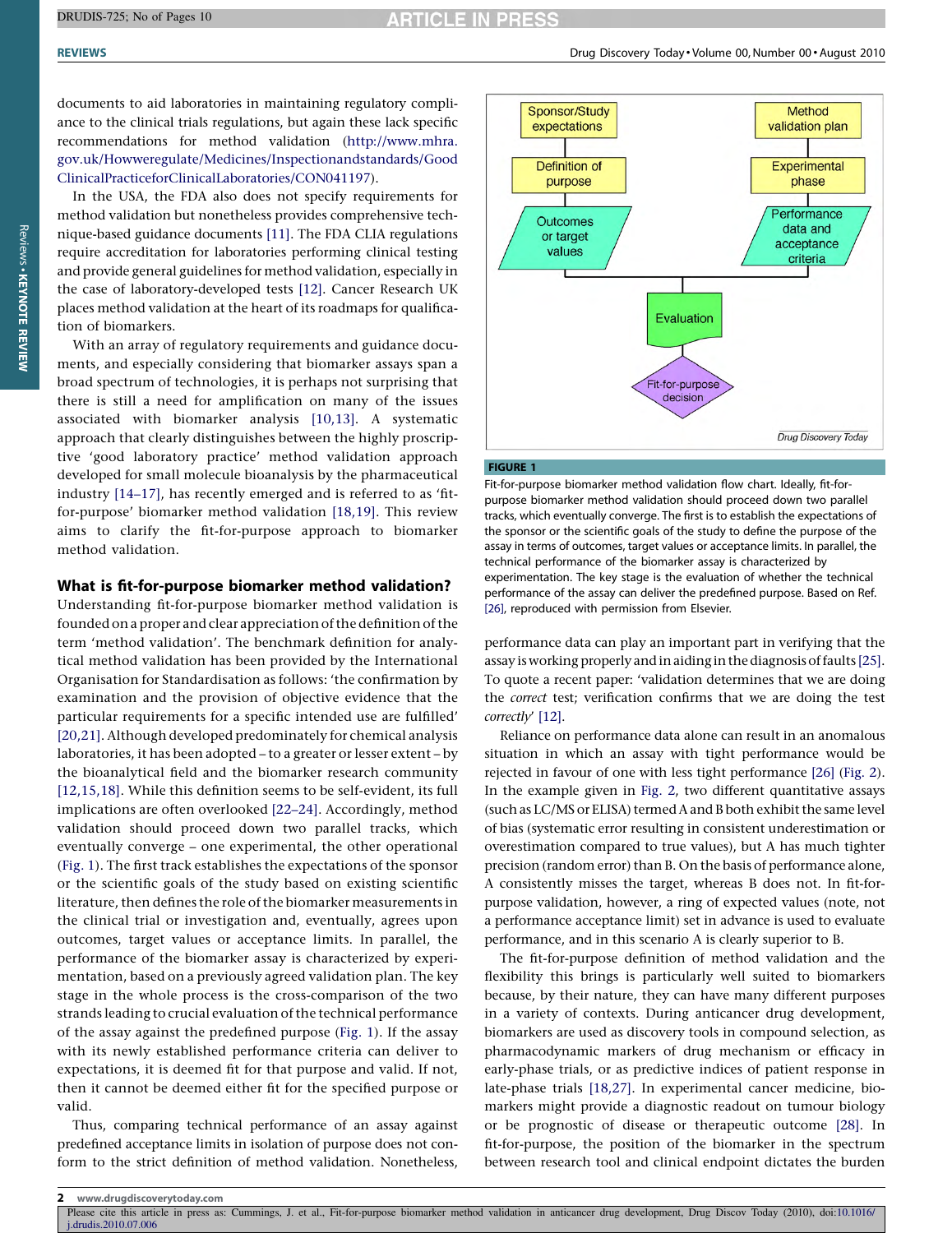**ARTICLE IN PRESS** 

<span id="page-2-0"></span>

# FIGURE 2

Performance verification versus fit-for-purpose validation. Schematic representation of the goals of classical validation with the emphasis on characterization of performance compared to fit-for-purpose validation with the emphasis on satisfying purpose. In classical validation, assay A exhibits better performance but consistently misses the target and, therefore, seems inferior to B. However, in fit-for-purpose validation, where the purpose is defined as a ring of expected values, assay A is clearly superior to B.

Based on Ref. [\[26\]](#page-8-0), reproduced with permission from Elsevier.

of experimental proof required to achieve method validation [\[29\].](#page-8-0) The intrinsic nature of the analytical technology also greatly influences the level of performance verification required in validation strategies. For a quantitative diagnostic test, method validation would require that the assay is demonstrated to achieve an acceptable level of diagnostic accuracy because that is its purpose. Parameters such as analytic and clinical specificity (the ability to obtain negative analytical results in concordance with a negative confirmed clinical diagnosis) and analytical and clinical sensitivity (the ability to obtain positive analytical results in concordance with a positive confirmed clinical diagnosis) would have to be fully characterized [\[12\].](#page-8-0) Method validation might even include the use of Receiver Operating Characteristic curves and cut-off values to confirm purpose. By contrast, a putative biomarker used during discovery and measured by a commercially available ELISA might require no more than three assays to pass manufactures' acceptance criteria to verify performance, with no expectations placed on desired outcomes [\[19\]](#page-8-0).

# How to conduct fit-for-purpose biomarker method validation

In October 2003, a workshop cosponsored by the American Association of Pharmaceutical Scientists (AAPS) and the US Clinical Ligand Society was held in Salt Lake City, Utah, to address the unresolved issue of validation of biomarker assays in support of drug development [\[18\]](#page-8-0). At this workshop, five general classes of biomarker assays were identified [\[18\]](#page-8-0). A definitive quantitative assay makes use of calibrators and a regression model to calculate absolute quantitative values for unknowns. The reference standard is fully characterized and representative of the biomarker. A relative quantitative assay uses a response–concentration calibra-

[j.drudis.2010.07.006](http://dx.doi.org/10.1016/j.drudis.2010.07.006)

tion with reference standards that are not fully representative of the biomarker. A quasi-quantitative assay does not employ a calibration standard but has a continuous response that can be expressed in terms of a characteristic of the test sample. Qualitative (categorical) assays can either be described as ordinal (reliant on discrete scoring scales, such as those used in immunohistochemistry) – or nominal (pertaining to a yes/no situation; e.g. the presence or absence of a gene product) [\[18,19,29\]](#page-8-0). Although such definitions can never encapsulate every potential biomarker methodology and are by no means accepted in all disciplines, they serve as a guideline for planning performance verification and method validation strategies. [Table 1](#page-3-0) represents a consensus position on which performance parameters should be investigated for the different classes of biomarker assay, and these are discussed in more detail below under separate headings.

# Validation of definitive quantitative biomarker assays

Definitive quantitative methods are less often available in biomarker research but for many represent the ultimate goal for a biomarker assay [\[30\].](#page-8-0) Examples include mass spectrometric analysis [\[31,32\]](#page-8-0) and well-characterized ligand-binding assays (LBAs) [\[33\].](#page-8-0) Regardless of the use put to the data, the objective of a definitive quantitative method is to be able to determine as accurately as possible the unknown concentrations of the biomarker in the patient samples under investigation [\[25\].](#page-8-0) In this context, analytical accuracy is key and is represented by the total error in the method, consisting of the sum of the systematic error component (bias) and the random error component (intermediate precision) [\[23,34\]](#page-8-0). Intermediate precision has to take account of all relevant sources of variation affecting the results (e.g. day, analyst, analytical platform or batch) [\[10\].](#page-8-0)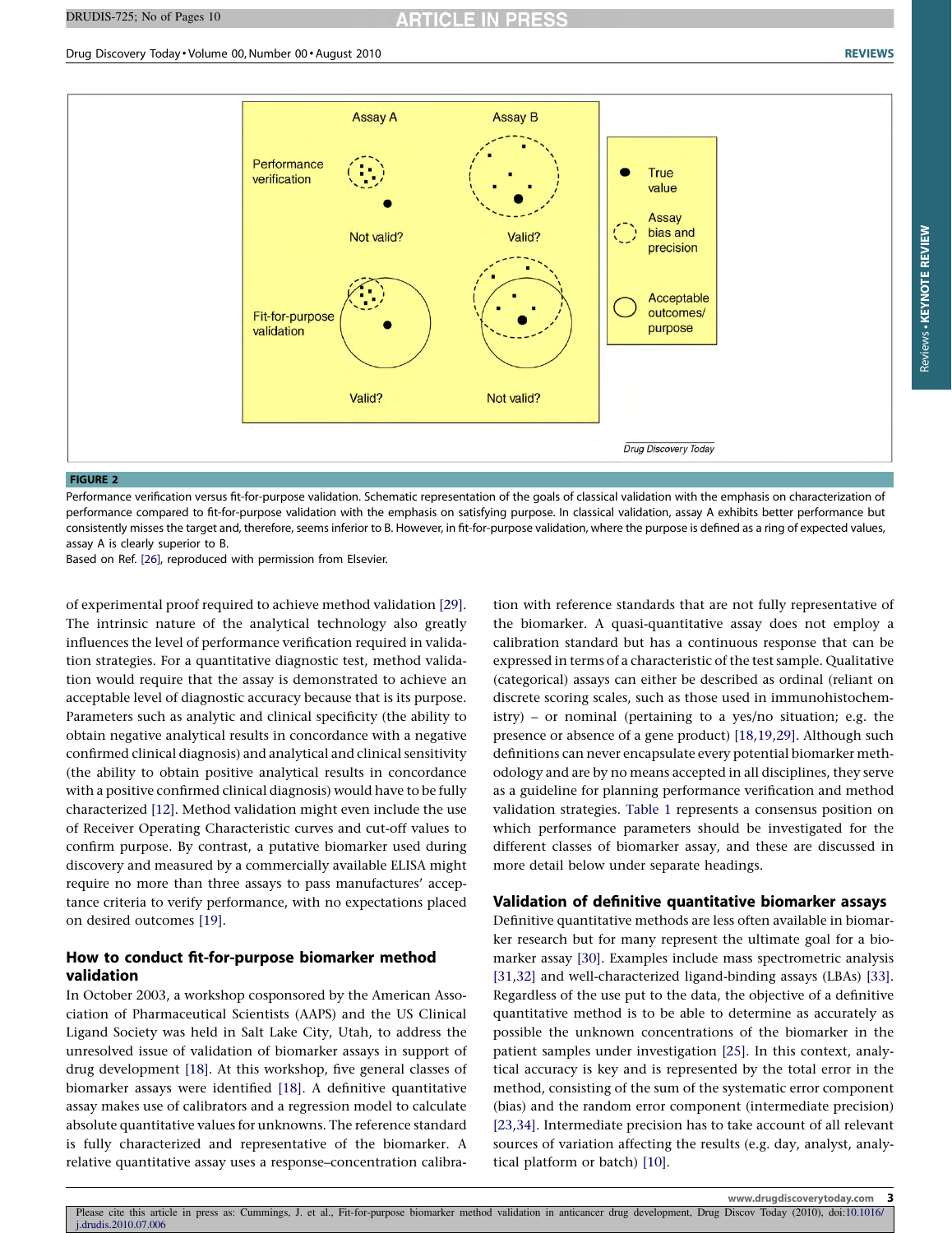<span id="page-3-0"></span>

| <b>TABLE 1</b>                                     |                         |                              |                    |             |  |  |  |
|----------------------------------------------------|-------------------------|------------------------------|--------------------|-------------|--|--|--|
| Recommended biomarker assay performance parameters |                         |                              |                    |             |  |  |  |
| Performance characteristic                         | Definitive quantitative | <b>Relative quantitative</b> | Quasi-quantitative | Qualitative |  |  |  |
| Accuracy                                           | مما                     |                              |                    |             |  |  |  |
| Trueness (bias)                                    | مما                     | مما                          |                    |             |  |  |  |
| Precision                                          | مما                     | مما                          | مما                |             |  |  |  |
| <b>Reproducibility</b>                             |                         |                              |                    | مما         |  |  |  |
| Sensitivity                                        | مما<br><b>LLOQ</b>      | مما<br><b>LLOQ</b>           | ✔                  | مما         |  |  |  |
| <b>Specificity</b>                                 | ➤                       | ✔                            | ✔                  | مما         |  |  |  |
| <b>Dilution linearity</b>                          | مما                     | ✔                            |                    |             |  |  |  |
| <b>Parallelism</b>                                 | مما                     | مما                          |                    |             |  |  |  |
| Assay range                                        | مما<br>LLOQ-ULOQ        | مما<br>LLOQ-ULOQ             | مما                |             |  |  |  |
| <b>Reagent stability</b>                           | مما                     | مما                          | مما                | مما         |  |  |  |
| Sample stability                                   | مما                     | مما                          | مما                | مما         |  |  |  |

Internationally recognized performance standards have been established for bioanalytical methods [\[14,15,35\]](#page-8-0); however, these were devised primarily by the pharmaceutical industry for small molecule analysis. A study of both precision (% coefficient of variation, or CV) and accuracy (mean % deviation, or bias, from nominal concentration) is required. During the pre-study phase of method validation, precision and accuracy of repeat analyses of the validation samples (VS) are expected to vary by less than 15%, except at the lower limit of quantitation (LLOQ), where 20% is allowable (15/20). When conducting in-study patient sample analysis, quality control samples (QCs) should be employed at three different concentrations in duplicate. The analytical run is accepted as valid when at least 67% (4/6) of the QCs fall within 15% of their nominal values (the 4:6:15 rule) [\[14,15,36\]](#page-8-0). Such standards have also been applied to pharmacokinetic studies of macromolecules, where greater leeway is granted within the 4–6–X acceptance rule at either 25% or 30% [\[34,37–39\].](#page-8-0)

In biomarker method validation, current recommendations also indicate that acceptance criteria for precision and accuracy should be set at a fixed value during pre-study validation [\[18\]](#page-8-0). Here, however, more flexibility is allowed: each assay can be evaluated on a case per case basis, with 25% being the default value (30% at LLOQ). Likewise, a similar attitude can be adopted in determining acceptance limits for QCs during patient sample analysis, either in terms of a 4–6–X rule or through adoption of confidence intervals [\[18,19,29\]](#page-8-0).

Although fixed performance standards are necessary, by their nature they are arbitrary and do not necessarily relate to the intrinsic properties of the assay under investigation or, more importantly, its purpose. The suitability of applying fixed performance criteria in the absence of any statistical evaluation of whether they are relevant to the assay under investigation has been challenged [\[40,41\].](#page-8-0) Adopting a 4–6–X rule of acceptability for the QCs means that potentially 33% of the patient samples will also not fall within the acceptance limits. Indeed, because patient samples are usually more heterogeneous matrices than QCs, this value might even be higher. Thus, researchers have questioned whether a method can be considered fit for purpose on the basis of a 4–6–X rule [\[24\].](#page-8-0) In a continuing series of original papers, the

Societe Francaise des Sciences et Techniques Pharmaceutiques (SFSTP) has developed fit-for-purpose validation of quantitative analytical procedures based on an 'accuracy profile' [\[22,23,26,42–](#page-8-0) [45\]](#page-8-0). The accuracy profile takes account of total error (bias and intermediate precision), a pre-set acceptance limit that the user defines (e.g.  $20\%$ ) and produces a plot of the ' $\beta$ -expectation tolerance interval' that displays the confidence interval (e.g. 95%, equating to a 5% risk) for future measurements. Effectively, the accuracy profile enables researchers to visually check whether 95% of future values will fall within the chosen acceptance limit of 20%. However, any acceptance limit, confidence interval or level of risk can be represented in the accuracy profile.

To construct an accuracy profile, it is essential that reliable measurements are recorded in the experimental determination of total error. The SFSTP recommend (as a minimum) that 3–5 different concentrations of calibration standards and 3 different concentrations of VS (representing high, medium and low points on the calibration curve) are run in triplicate on 3 separate days, totalling 45 (standard) plus 27 (VS) independent solutions [\[22,25,26\]](#page-8-0). Biomarker methods can require a greater number of calibration standards owing to nonlinearity with a concomitant increase in the number of VS. SFSTP also recommended that several different fits to the calibration standards are assessed – because this has a major bearing on accuracy profiles – and that back-calculated values of the calibration standards are used in the calculations of the  $\beta$ -expectation tolerance interval. A full mathematical treatment of the accuracy profile is beyond the scope of this review, but the interested reader is referred to the relevant SFSTP publications.

Other important performance parameters for a definitive quantitative biomarker assay such as sensitivity, dynamic range, LLOQ and upper limit of quantitation (ULOQ) can also be obtained from the accuracy profile. These last two terms are usually defined as the lowest and highest concentrations that can be quantitated with an acceptable level of precision and accuracy (bias). Sample and reagent integrity should also be carefully assessed during method validation for every category of biomarker assay, including studies on specimen stability during collection, storage and analysis; here, it is essential to conduct these studies in authentic patient samples

Please cite this article in press as: Cummings, J. et al., Fit-for-purpose biomarker method validation in anticancer drug development, Drug Discov Today (2010), doi:[10.1016/](http://dx.doi.org/10.1016/j.drudis.2010.07.006) [j.drudis.2010.07.006](http://dx.doi.org/10.1016/j.drudis.2010.07.006)

Reviews - KEYNOTEREVIEW

<sup>4</sup> www.drugdiscoverytoday.com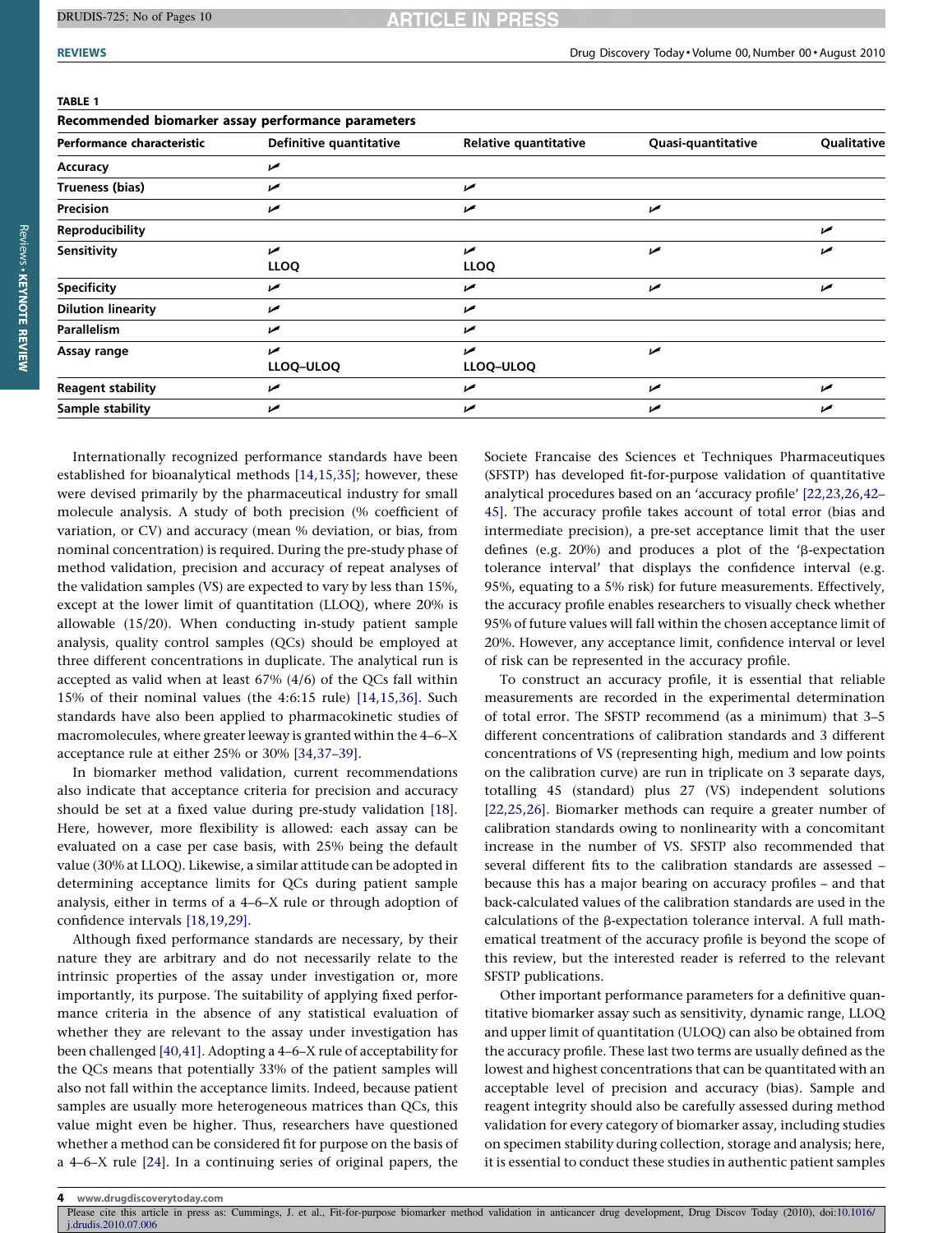[\[16,46,47\]](#page-8-0). Although specificity, dilution linearity and parallelism should not be overlooked, these parameters are less problematic with a definitive quantitative biomarker because the VS should be identical (or close to identical) in composition to patient samples and should behave in a very similar manner. Specificity, dilution linearity and parallelism will feature in more detail below in the discussion of relative quantitative assays.

# Validation of relative quantitative biomarker assays

The LBA is considered by many to be the archetypical quantitative assay for endogenous (protein) macromolecular biomarkers [\[33\]](#page-8-0) and will act as the focus for discussion in this section. LBAs are available in many different formats, from single analyte sandwich ELISA to diverse multiplex platforms such as Meso-Scale Discovery and Searchlight, and from micro-bead and flow cytometry-based systems such as Luminex beads and Bio-Plex to micro-array ELISA. Specific validation issues associated with multiplex, micro-bead or micro-array systems are addressed in more detail in a series of recent publications [\[48–51\].](#page-8-0)

To be considered an absolute quantitative method, the reference standard and the matrix must be well defined and representative of the biomarker and the patient sample. Because most biomarker ELISA ligands are endogenous substances, an analytefree matrix (either to perform specificity studies on or to use as a resource to construct a calibration curve) is usually not available. Access to a fully characterized form of the biomarker to act as a certified calibration standard is also limited [\[37\].](#page-8-0) Most available biomarker LBAs, therefore, fall into the category of relative quantitation because they are calibrated with recombinant proteins or peptide standards reconstituted in a surrogate matrix [\[18\].](#page-8-0)

LBA as a relative quantitative technique is associated with a panoply of specificity issues [\[40\]](#page-8-0). Biotransformation (in vivo or even in situ) precipitated by a variety of factors such as protease or caspase degradation, chemical instability (methionine oxidation, de-amidation or disulfide bond cleavage) or even bacterial contamination can introduce new forms of the biomarker into samples with ill-defined behaviour in the ELISA assay [\[52,53\].](#page-8-0) Complexation of the ligand with a soluble receptor, protein aggregation, folding or unfolding of the ligand and insolubility can mask or reveal antibody epitope binding sites [\[54\],](#page-9-0) which can manifest as a decrease or an increase in concentration [\[55,56\].](#page-9-0) Cross-reactivity with closely related protein or peptide moieties is always difficult to characterize fully and eliminate [\[41\]](#page-8-0). Finally, abnormalities in blood chemistry (e.g. lipemia) are more likely to adversely affect epitope recognition in cancer patient samples than in QCs made up in 'cleaner' matrices such as plasma or sera from healthy controls [\[41,57\]](#page-8-0).

LBAs are also highly dependent on the integrity of reagents such as antibodies, which are themselves derived from biologic sources and are subject to their own problems of supply, quality control and stability. Target ranges of the biomarker in the disease group of interest are often unknown and thus expectations are more difficult to define in advance. With a relative quantitative assay, issues of parallelism take on much greater importance. LBAs are also susceptible to non-dilution linearity because antibody- and ligand-binding affinities can vary considerably in different media and the presence of heterophilic antibodies can result in false positive results [\[41\]](#page-8-0). To stress the point, several cross-platform

studies involving LBA technologies including Multiplex, ELISA, MSD and Luminex have shown that the concentration differences they report with the same samples can be as great as twofold to fivefold [\[51,58,59\].](#page-8-0)

Resolution of many of the issues cited above is often impossible to achieve purely by studying the performance of the assay during pre-study validation with VS/QCs and requires the analysis of patient samples, an accumulation of clinical data and positive correlation of biomarker concentrations to clinical characteristics.

In the case of a relative quantitative assay, only precision and bias can be evaluated during pre-study validation, not accuracy. Here, it is important to add the caveat that depending on the nature of the calibration standards and matrix of choice, precision and bias determined in VS and QCs might reflect only poorly the true analytical behaviour of the assay in patient samples. Because calibration curves for most LBAs are nonlinear, the AAPS recommends that at least eight to ten different non-zero concentrations should be chosen, with the possibility of a higher density of concentrations at the high and low end to act as anchor points [\[34,39\]](#page-8-0). These should be run on three to six separate occasions to establish the most appropriate calibration model. Careful attention should be paid to the curve fitting routine such as 4 or 5-PL and to weighting. The working effective range of the assay should be based on the precision profile where the deviation from the line of best fit to the calibration curve for back-calculated values (% relative error) should lie within an acceptance limit of 10–20% [\[60\].](#page-9-0) During pre-study validation, at least five different concentrations of VS – including LLOQ,  $3 \times$  LLOQ, mid-range, high and ULOQ – should be analyzed in duplicate on at least six different runs. To be considered valid, the LBA should deliver inter-batch precision and bias of  $\langle \pm 20\%$  for each parameter, except at the LLOQ and the ULOQ, where it should be  $\pm 25\%$  (20/25); with total error,  $\langle \pm 30\%$  and  $\pm 40\%$  (30/40) at the LLOQ and ULOQ [\[61\].](#page-9-0) Similar acceptance limits were recommended for in-study validation with QCs, but here only three different concentrations were required to be run in duplicate and a 4–6–X rule used. Although these recommendations are for LBA analysis of macromolecular therapeutic candidates in support of pharmacokinetic and toxicokinetic regulatory studies, they have been largely adopted as integral to performance verification in biomarker method validation but with allowances to extend acceptance criteria if scientifically justified [\[18,19,29\]](#page-8-0).

Of interest, in a survey that was carried out at the Third AAPS/ FDA Bioanalytical Workshop, it was found that 23% of LBA respondents followed a 15/20 rule, 42% a 20/25 rule and 2% a 30/30 rule, whereas 23% used other criteria including statistically based approaches [\[61\]](#page-9-0). It is our belief that in biomarker method validation, especially with relative quantitative methods, acceptance criteria should be based on both total error and a confidence interval of 95% [\[18,19,29,62\].](#page-8-0) For reasons stated above, the 4–6–X rule should be avoided. We have found with biomarker LBAs that often, in excess of 50–60 repeat measurements of VS/QCs run over weeks are required to reveal the true value of total error in a cumulative plot of intermediate precision (Backen and J.C., unpublished).

In fit-for-purpose biomarker method validation, specificity is defined as the ability to measure the macromolecule in the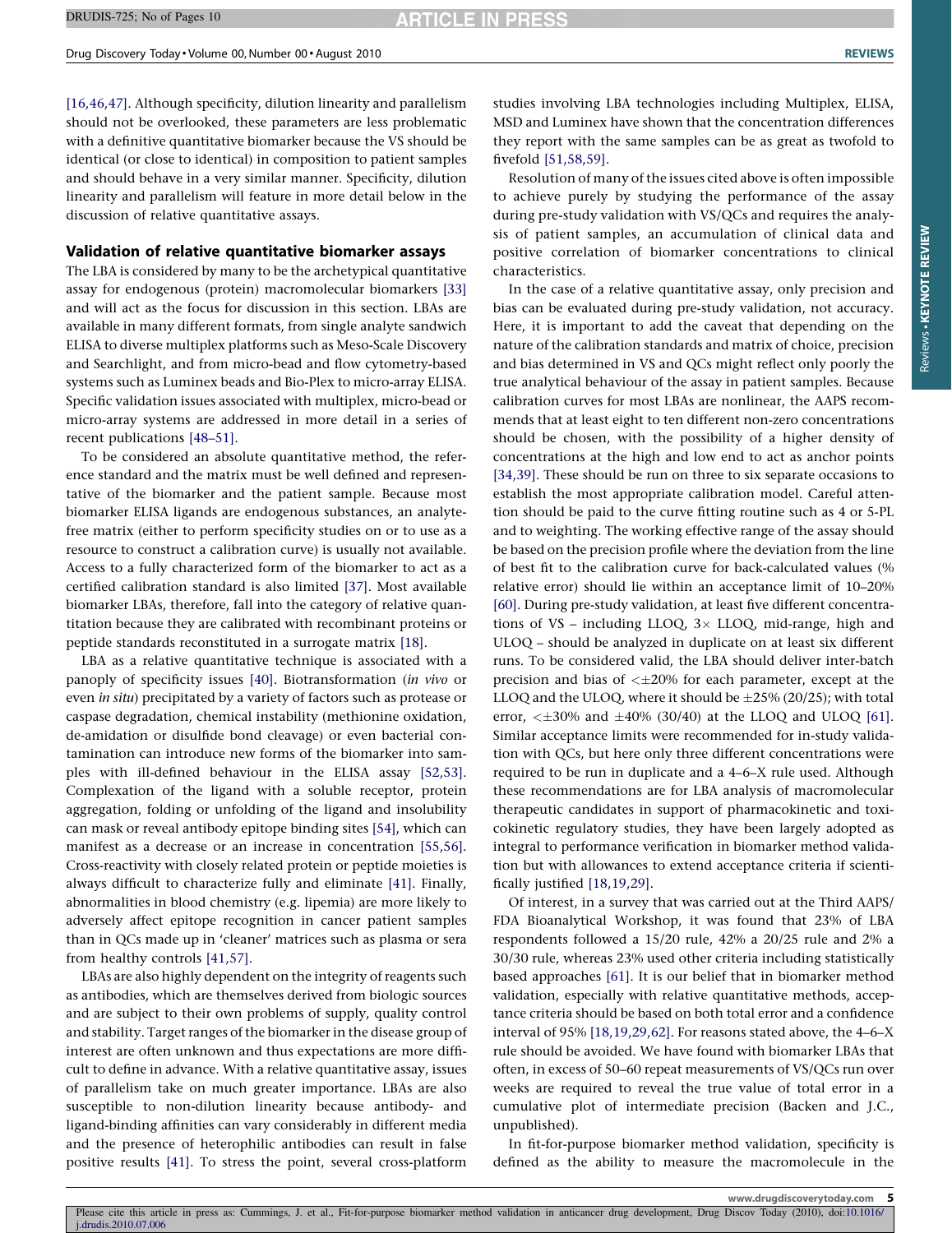**ARTICLE IN PRESS** 

presence of other components in the assay matrix. There are two types of non-specificities: specific non-specificity and non-specific non-specificity [\[60\].](#page-9-0) Specific non-specificity (or cross-reactivity) can result from interference by macromolecules structurally related to or structurally derived from the biomarker (such as a degradation product, a peptide fragment or a close structural analogue). Non-specific non-specificity (matrix effect) arises from interferences from unrelated species and matrix components (such as heterophilic antibodies) but can often be eliminated by dilution of sample in an appropriate buffer. As explained above, it remains a constant challenge in biomarker research to obtain the relevant test matrices and prove specificity conclusively [\[10\]](#page-8-0). According to the AAPS, specificity requires evaluation of concentration–response relationships of both spiked and non-spiked samples obtained from six to ten different sources, preferably patient derived.

Recently, incurred (patient) sample reanalyses as quality controls have been strongly recommended in bioanalysis as a more rigorous test of assay reproducibility [\[63\].](#page-9-0) Such an approach has even greater relevance in biomarker analysis, both for increasing confidence in the reproducibility of values and in addressing several non-specificity issues [\[41\].](#page-8-0) However, regulatory issues such as ethical approval and patient informed consent would need to be obtained to conduct such an analysis in the UK and the EU in accordance with clinical trial regulations.

The importance of dilution linearity and especially parallelism in the verification of the performance of relative quantitative assays such as LBAs cannot be overemphasized. Dilution linearity is normally studied with spiked QCs during pre-study method validation. Care has to be taken in the choice of matrix to act as the diluent [\[64\].](#page-9-0) Parallelism requires access to patient samples and is normally evaluated during in-study validation, provided ethical permission and patient consent are obtained [\[34\]](#page-8-0). Although similar to dilution linearity and often confused with this parameter, parallelism is assessed using multiple dilutions of study samples that ideally fall on the quantitative range of the calibration curve – starting at the high end  $(C_{\text{max}})$  [\[60\].](#page-9-0) Parallelism is dependent on both dilution linearity of patient samples and comparison of the concentration–response relationship of the calibration standards versus the patient samples. Because calibration standards are probably not representative of patient samples, non-parallelism could particularly affect relative quantitative assays.

Parallelism can be conducted with either individual patient samples or a pool of patient samples. Each approach has its pros and cons [\[19\].](#page-8-0) There are basically two ways of representing parallelism: the first is as a plot of measured concentrations for the patient samples against 1/dilution factor using log scales. A linear regression analysis is performed using the back-calculated concentration for each dilution of the patient samples, and acceptance criteria can be based either on correlation coefficients or on a statistical acceptance criteria of <20% CV for the deviation of each dilution from the line of best fit [\[38\]](#page-8-0). Alternatively, a plot of measured concentrations for the patient samples  $\times$  dilution against 1/dilution can be constructed. This should yield a flat line so that the CV amongst the recovered concentrations at different dilutions can be used to verify parallelism; here, a CV of  $<$ 30% is reported as the acceptance limit [\[60\]](#page-9-0).

Characterization of the stability of biomarkers for analysis by LBA is essential [\[65\].](#page-9-0) In the good laboratory practice environment, extensive characterization of sample stability at storage, handling and processing temperature(s) is required by the regulators [\[46\]](#page-8-0), and these should be conducted in a matrix that mimics the characteristics of the test samples [\[47\]](#page-8-0). Use of recombinant proteins in surrogate matrices or even a sample matrix that has been altered is considered less acceptable. Ideally, stability studies should be conducted with incurred (authentic) patient samples [\[56,64\]](#page-9-0). To determine significant instability, a change in concentration greater than  $2 \times$  total error in the assay ( $2\sigma$ ,  $95\%$  confidence interval) is required and that two consecutive time points fall out with this limit [\[66\]](#page-9-0).

# Validation of quasi-quantitative biomarker assays

Quasi-quantitative assays lack calibration but report numerical values (e.g. detector response) as a characteristic of the sample. Such techniques include quantitative RT-PCR (qRT-PCR) or a poorly defined ELISA. Precision, specificity, sensitivity and the dynamic range of the assay form the core of the performance parameters that should be verified during pre-study validation.

As an example, we have conducted a fit-for-purpose validation of qRT-PCR using an amplification refractory mutation system assay and Scorpion probes for mutation detection in K-RAS, PI3K and EGF-R in free circulating DNA [\[67–69\].](#page-9-0) Because the ultimate purpose of this assay is to detect mutations in the serum or plasma of cancer patients, validation should not be considered complete until it is demonstrated that the assay does indeed detect the mutation in cancer patients with acceptable clinical sensitivity (detects the mutation when present) and clinical specificity (does not detect the mutation when absent) [\[67,68\].](#page-9-0)

Several different positive and negative controls were incorporated into the assay (a key performance characteristic of both quasi and qualitative assays) as a quality assurance measure, including PCR control, an external QC and the in-kit mixed standard control. Where possible, pools of patient-derived samples should also be used to generate positive and negative controls, if it can be confirmed independently that these subjects either contain or lack the mutation under investigation. The CLIA regulations in the USA require only verification (i.e. confirmation) of performance for (FDA) approved molecular clinical tests (such as qRT-PCR) if the test system has been previously validated by the manufacturer and is used without any modifications [\[12\]](#page-8-0). Our assessment on the precision of these in vitro diagnostic compliant tests (K-RAS and EGF-R) was also conducted on a confirmatory basis, requiring only three to five assays to fall within the manufacturer's specification. The acceptance limit was set at  $2 \times$  the change in threshold value  $(\Delta CT)$  between mutated and non-mutated DNA. All precision data obtained during verification, validation and patient sample analysis were then incorporated into a QC data base for ongoing quality control and competency testing, in keeping with the QC monitoring of assays in routine clinical use [\[22,26\]](#page-8-0). The QC data were especially important in the case of these quasi-quantitative assays to mitigate against the lack of absolute numbers to monitor assay performance against.

In another example of fit-for-purpose validation, a quasi-quantitative ELISA measuring DNA nucleosomes (nDNA) was evaluated as a biomarker of cell death (Cell Death Detection ELISA<sup>Plus</sup> from

Please cite this article in press as: Cummings, J. et al., Fit-for-purpose biomarker method validation in anticancer drug development, Drug Discov Today (2010), doi:[10.1016/](http://dx.doi.org/10.1016/j.drudis.2010.07.006) [j.drudis.2010.07.006](http://dx.doi.org/10.1016/j.drudis.2010.07.006)

<sup>6</sup> www.drugdiscoverytoday.com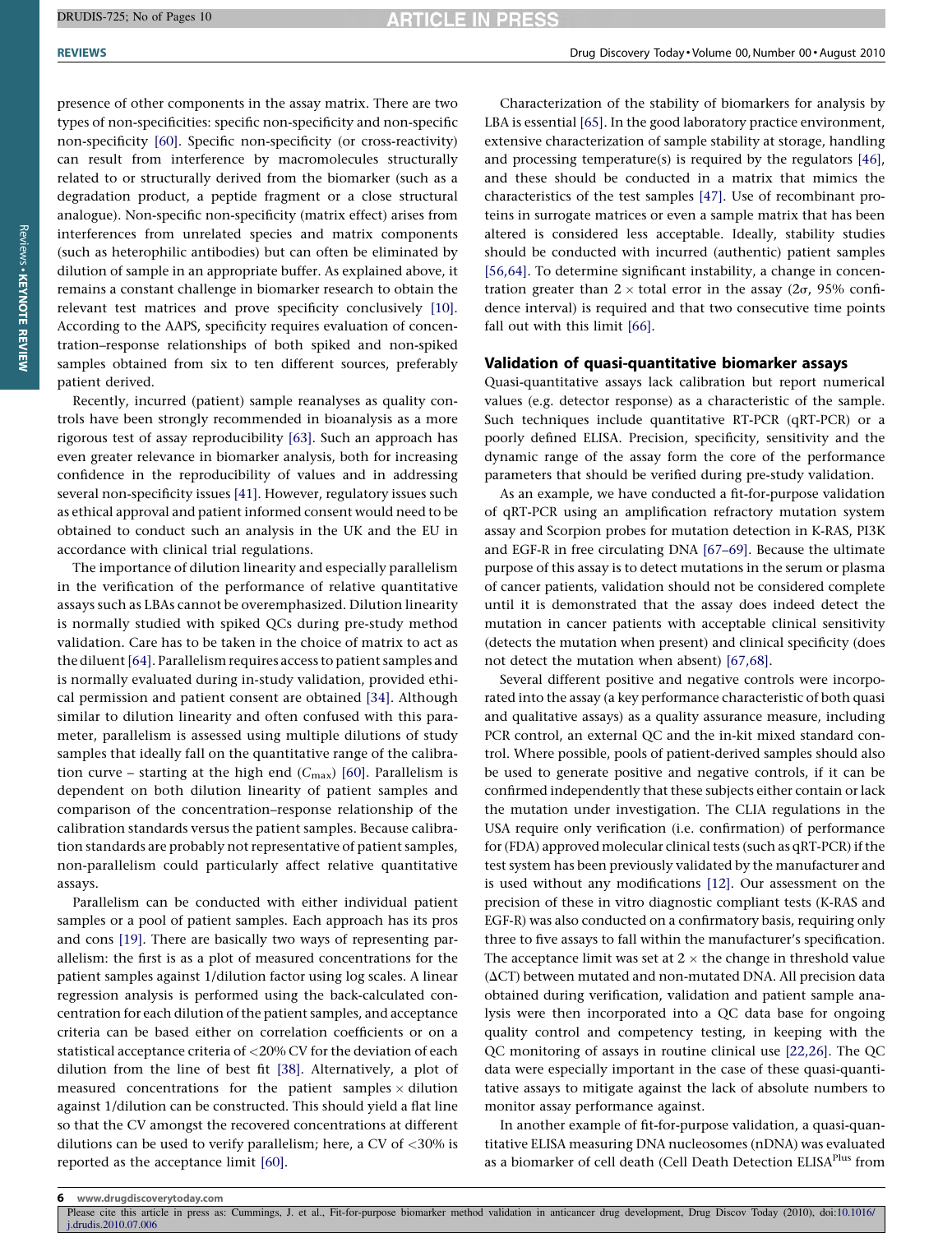## Drug Discovery Today - Volume 00, Number 00 - August 2010 REVIEWS

ROCHE Diagnostics, Ltd., Burgess Hill, UK). The sandwich ELISA is supplied only with a positive control and is not calibrated against a standard, so assay readout is in absorbance units generated by the microplate reader. Our fit-for-purpose approach focused on demonstrating utility in the analysis of clinical trial samples. Although quality controls were prepared by titration of the inkit positive control, because these were reconstituted in buffer their value was limited to acting as an aid to performance verification. Extensive stability studies were performed on DNA nucleosomes made up in buffer to replicate the QCs or spiked into serum or plasma to replicate patient samples. Sample collection proved crucial to the analysis of nDNA. Careful handling of whole blood was required to avoid haemolysis and artifactual production of nDNA, and to preserve stability centrifugation to isolate serum or plasma was necessary as soon as practicable before storage at  $-80^{\circ}$ C. For the in-study analysis of patient samples, we recommend including four to six replicates of the positive control QC to verify the assay is working correctly, without a strict limit placed on acceptance criteria. More importantly, we believe it is essential to include up to six patient samples for incurred sample reanalysis, as the primary test of quality control and reproducibility. Here, a fixed acceptance limit is adopted of  $\lt\pm 30\%$  compared to the values determined in the previous assay, in the absence of sufficient data to apply confidence intervals.

Our recent application of this assay to the analysis of clinical specimens has confirmed clinical utility both as a pharmacodynamic marker [\[70\]](#page-9-0) and as a predictive biomarker of response to cancer chemotherapy [\[71\]](#page-9-0), confirming several previous publications [\[72–75\]](#page-9-0). Nonetheless, there are limitations with a quasiquantitative assay: batch-to-batch QC and competency testing are difficult to evaluate, and imprecision is usually greater than with a typical relative quantitative ELISA. Paradoxically, however, biomarker assays such as quasi-quantitative or qualitative techniques that require verification of fewer performance characteristics ([Table 1\)](#page-3-0) have perhaps an even greater requirement to be fast tracked into the clinic to complete the process of validation.

# Validation of qualitative biomarker assays

Qualitative biomarker assays such as immunohistochemistry or fluorescence in situ hybridization are often positioned at the diagnostic end of the biomarker spectrum. This combination should dictate that verification of performance only contributes a small fraction of the total experimentation required to constitute a validated assay, with clinical investigations accounting for the vast majority of the data. Use of terms such as 'precision' and 'accuracy' are not considered appropriate with qualitative assays [\[12\].](#page-8-0) Positive and negative controls are the mainstay to confirm assay performance, whereas to increase reliability, more than one trained investigator should score images [\[18,19\].](#page-8-0)

Proving analytical specificity (that the assay does not detect the biomarker when absent) can require access to resources such as knock-out mice, expressed cell lines or clinical specimens that are not readily available. We recommend a risk-based approach to specificity, conducting more limited studies with resources that are readily available to at least reduce the level of uncertainty. Sensitivity is usually set at the expression level at which informative positive results are obtained 95% of the time, but again, to conduct a thorough investigation of this parameter requires access to the appropriate resources [\[12\]](#page-8-0). Assessment of reproducibility involves repeat analysis of multiple patient samples to demonstrate consistency. The Clinical Laboratory Standards Institute evaluation protocol for a qualitative test recommends analysis of a minimum of 50 positive and 50 negative specimens run over 10–20 days [\[76\]](#page-9-0). If the test kit or a key reagent such as an antibody has already undergone extensive validation by the vendor, however, then confirmation of performance within manufacturer's specifications by the laboratory of interest should be adequate to satisfy the regulators. It is recommended that the validation data produced by the manufacturer is obtained by the laboratory for scrutiny.

# The different phases of fit-for-purpose biomarker assay validation

Biomarker method validation can be viewed to occur in discrete stages, each with a specific purpose, defined goal and end product [\[15,18,19\]](#page-8-0) (Table 2). Perhaps the most important stage is the first, from which all others inevitably flow, where definition of global purpose and judicious selection of the candidate assay occurs. During method development (stage 2) the goal is to assemble all the appropriate reagents and components, and it is only at this stage that the final classification of the assay into one of the five categories will occur. The method validation plan is also constructed at this stage. Stage 3 is the pre-study experimental phase of performance verification culminating with the all-important evaluation of fitness for purpose. The end product of this stage is an analytical report and standard operating procedure to take forward to in-study patient sample analysis. In-study validation

#### TABLE 2

| Stages in biomarker assay validation |                                    |                                                                               |                                                       |                                                                   |  |
|--------------------------------------|------------------------------------|-------------------------------------------------------------------------------|-------------------------------------------------------|-------------------------------------------------------------------|--|
|                                      | <b>Stage Description</b>           | <b>Main purpose</b>                                                           | <b>Evaluation</b>                                     | End product                                                       |  |
|                                      | Define use, seek appropriate assay | Characterize the clinical and experimental aims<br>and objectives             | Is there an assay potentially<br>fit for the purpose? | Candidate assay                                                   |  |
| 2                                    | Method development                 | Assemble all components; develop method and<br>perform preliminary validation | Go-no-go decision                                     | Validation plan                                                   |  |
| 3.                                   | Pre-study validation               | Run validation samples; characterize performance                              | Performance verification                              | A validated method, report<br>and standard operating<br>procedure |  |
| 4                                    | In-study validation                | QC monitoring; identify patient sampling issues                               | Fit-for-purpose                                       | Valid patient data                                                |  |
| 5.                                   | Routine use                        | QC monitoring; proficiency testing; batch-to-batch QC  Continuous improvement |                                                       | Continued use                                                     |  |

Please cite this article in press as: Cummings, J. et al., Fit-for-purpose biomarker method validation in anticancer drug development, Drug Discov Today (2010), doi[:10.1016/](http://dx.doi.org/10.1016/j.drudis.2010.07.006) [j.drudis.2010.07.006](http://dx.doi.org/10.1016/j.drudis.2010.07.006)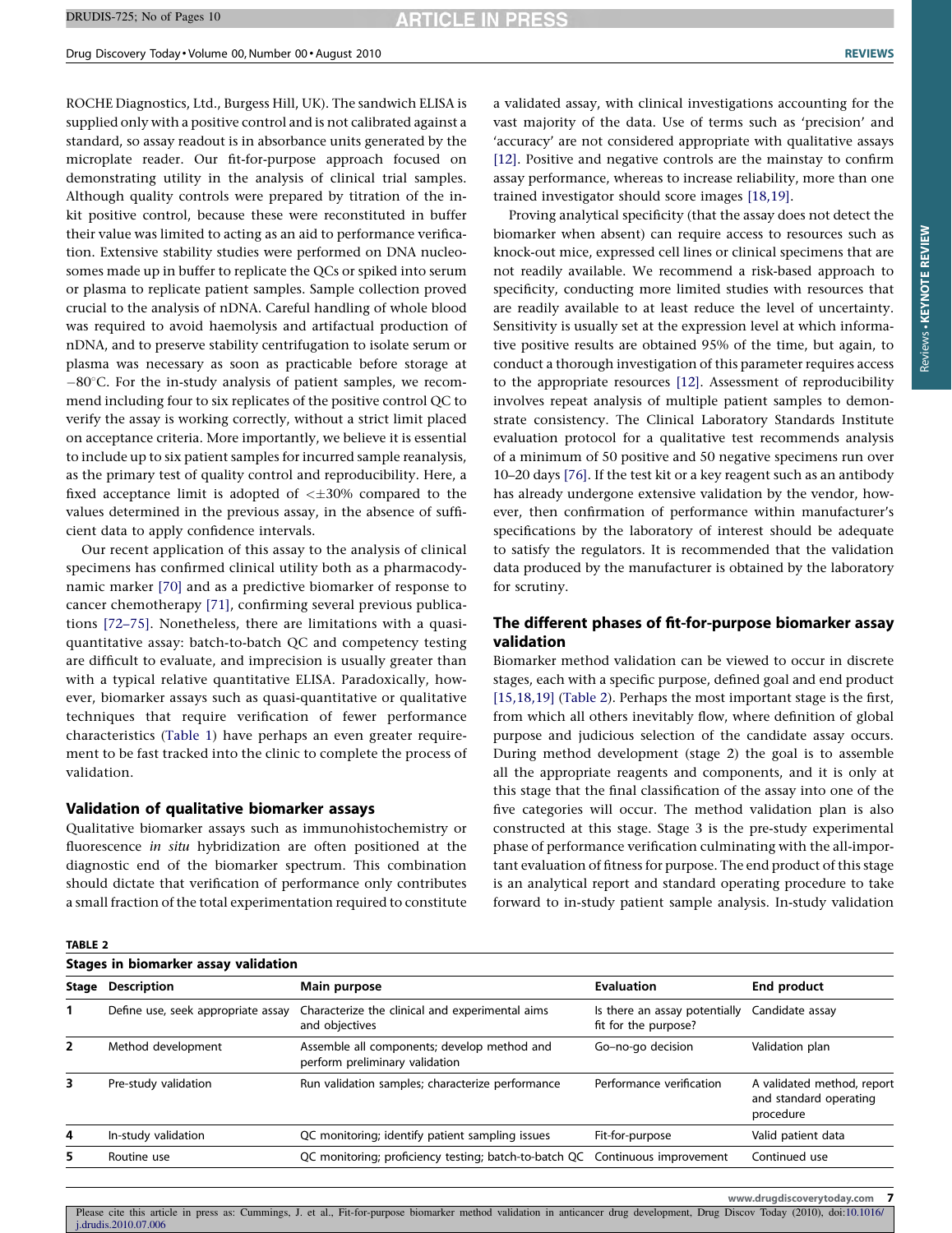(stage 4) enables further assessment of fitness for purpose, collection of QC data and identification of patient sampling issues. Only then can stage 5 be reached, in which the assay enters into routine use. Here, QC monitoring continues and proficiency testing and batch-to-batch quality control issues can be fully explored. The overarching philosophy of the whole process is one of continual improvement, which might precipitate a series of iterations that can lead back to redefinition of purpose (stage 1), modification of experimental procedures (stage 2), further characterization of assay performance (stage 3) or even re-assessment of patient sampling issues (stage 4) [\[19,29\]](#page-8-0).

# Validation of commercially available biomarker assays

It has been acknowledged in this review that commercially available assays generally used for the purpose of a diagnostic test are treated distinctly during method validation, provided that the test is approved by a regulatory agency and is not subject to change. By their very nature, most commercial biomarker assays are experimental tools and not approved and, therefore, fitness of purpose has to be established for an alternate use in biomarker research, especially involving the analysis of patient samples. In that scenario (Fig. 3), we have developed a generic validation strategy for commercially available LBAs [\[50\].](#page-8-0) The approach, which is essentially a

confirmation that the assay performs within specifications (either the manufacturer's or set in-house), uses QCs and consists of two stages. In the first (Fig. 3), the imprecision in the QCs (as a % CV) is determined experimentally by analysing four replicates of up to three different QC concentrations in five different assays, preferably run on separate days. These data are then used to set target, but nevertheless preliminary, acceptance limits at the 95% confidence interval ( $2\sigma$  or  $2\times$  the CV% for imprecision) against which the performance of future assays is evaluated. To be considered acceptable to take further forward to analysis of clinical trial samples, the analyst must demonstrate that three additional assays fall within the target CVs for the QCs. Once stage 1 is complete, an interim study report is written and the validation progresses to patient sample analysis and stage 2, where all the key components of fitfor-purpose validation are studied (such as sample stability and handling issues, dilution linearity and parallelism and definition of biomarker target concentrations). QC monitoring continues until the plateau phase in the cumulative plot of precision is reached (representing the total true error in the measurement of the CVs). Acceptance criteria are then fixed but still at the 95% confidence interval and only changed if batch-to-batch issues arise. The success of this validation approach relies heavily on an accurate determination of the total error associated with measurement of the QCs.



## Fit-for-purpose validation of a generic commercially available ligand-binding assay. In the first stage of the fit-for-purpose approach, the goal is essentially to confirm that the assay performs within specifications (either manufacturer's or set in-house) and uses quality control (QC) samples. The imprecision in the QCs (as a % CV) is determined experimentally by analysing four replicates of up to three different QC concentrations in five different assays, preferably run on separate days. These data are then used to set target acceptance limits at the 95% confidence interval, against which the performance of future assays is evaluated. To be considered acceptable to take further forward to analysis of clinical trial samples, the analyst must demonstrate that three additional assays fall within the target CVs for the QCs. For the second stage, see text.

<sup>8</sup> www.drugdiscoverytoday.com

Please cite this article in press as: Cummings, J. et al., Fit-for-purpose biomarker method validation in anticancer drug development, Drug Discov Today (2010), doi:[10.1016/](http://dx.doi.org/10.1016/j.drudis.2010.07.006) [j.drudis.2010.07.006](http://dx.doi.org/10.1016/j.drudis.2010.07.006)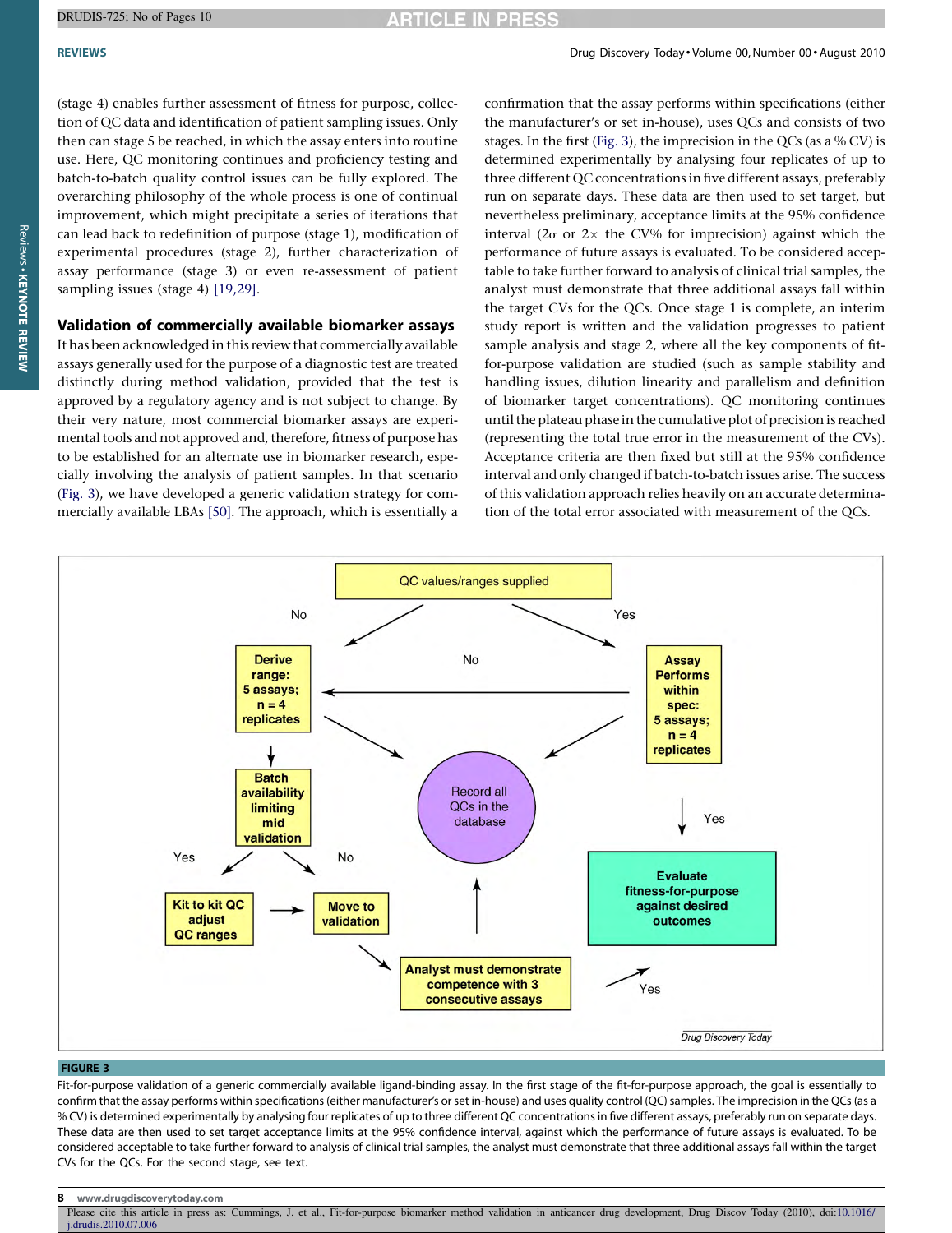<span id="page-8-0"></span>In conclusion, fit-for-purpose validation provides researchers with a sensible approach to biomarker method validation that tailors the burden of proof to take account of both the nature of technology used and the impact of the result on the future development or use of the drug.

# Acknowledgements

Cancer Research UK and Experimental Cancer Medicine Centre are acknowledged for funding the present work. Alison Backen, Grace Hampson, Nigel Smith and Fouziah Butt are thanked for their technical input and for many useful discussions.

#### References

- 1 Zerhouni, E. (2003) Medicine. The NIH roadmap. Science 302, 63–72
- 2 McShane, L.M. et al. (2009) Effective incorporation of biomarkers into phase II trials. Clin. Cancer Res. 15, 1898–1905
- 3 Kola, I. and Landis, J. (2004) Can the pharmaceutical industry reduce attrition rates? Nat. Rev. Drug Discov. 3, 711–715
- 4 Carden, C.P. et al. (2009) From darkness to light with biomarkers in early clinical trials of cancer drugs. Clin. Pharmacol. Ther. 85, 131–133
- 5 Wagner, J.A. et al. (2007) Biomarkers and surrogate end points for fit-for-purpose development and regulatory evaluation of new drugs. Clin. Pharmacol. Ther. 81, 104–107
- 6 Carden, C.P. et al. (2010) Can molecular biomarker-based patient selection in Phase I trials accelerate anticancer drug development? Drug Discov. Today 15, 88–97
- 7 Pepe, M.S. et al. (2001) Phases of biomarker development for early detection of cancer. J. Natl. Cancer Inst. 93, 1054–1061
- 8 Maruvada, P. and Srivastava, S. (2006) Joint National Cancer Institute–Food and Drug Administration workshop on research strategies, study designs, and statistical approaches to biomarker validation for cancer diagnosis and detection. Cancer Epidemiol. Biomarkers Prev. 15, 1078–1082
- 9 Jain, R.K. et al. (2009) Biomarkers of response and resistance to antiangiogenic therapy. Nat. Rev. Clin. Oncol. 6, 327–338
- 10 Cummings, J. et al. (2008) Biomarker method validation in anticancer drug development. Br. J. Pharmacol. 153, 646–656
- 11 FDA, (2005) Guidance for Industry Pharmacogenomic Data Submissions. [http://](http://www.fda.gov/downloads/RegulatoryInformation/Guidances/ucm126957.pdf) [www.fda.gov/downloads/RegulatoryInformation/Guidances/ucm126957.pdf](http://www.fda.gov/downloads/RegulatoryInformation/Guidances/ucm126957.pdf)
- 12 Jennings, L. et al. (2009) Recommended principles and practices for validating clinical molecular pathology tests. Arch. Pathol. Lab. Med. 133, 743–755
- 13 Chau, C.H. et al. (2008) Validation of analytic methods for biomarkers used in drug development. Clin. Cancer Res. 14, 5967–5976
- 14 Shah, V.P. et al. (1991) Analytical methods validation: bioavailability, bioequivalence and pharmacokinetic studies. Conference report. Eur. J. Drug Metab. Pharmacokinet. 16, 249–255
- 15 Shah, V.P. et al. (2000) Bioanalytical method validation a revisit with a decade of progress. Pharm. Res. 17, 1551–1557
- 16 FDA, (2001) Guidance for Industry: Bioanalytical Method Validation. [http://](http://www.fda.gov/downloads/Drugs/GuidanceComplianceRegulatoryInformation/Guidances/ucm070107.pdf) [www.fda.gov/downloads/Drugs/GuidanceComplianceRegulatoryInformation/](http://www.fda.gov/downloads/Drugs/GuidanceComplianceRegulatoryInformation/Guidances/ucm070107.pdf) [Guidances/ucm070107.pdf](http://www.fda.gov/downloads/Drugs/GuidanceComplianceRegulatoryInformation/Guidances/ucm070107.pdf)
- 17 Shah, V.P. (2007) The history of bioanalytical method validation and regulation: evolution of a guidance document on bioanalytical methods validation. AAPS J. 9, E43–E47
- 18 Lee, J.W. et al. (2005) Method validation and measurement of biomarkers in nonclinical and clinical samples in drug development: a conference report. Pharm. Res. 22, 499–511
- 19 Lee, J.W. et al. (2006) Fit-for-purpose method development and validation for successful biomarker measurement. Pharm. Res. 23, 312–328
- 20 17025, I.I., (2005) General Requirements for the Competence of Testing and Calibration Laboratories. ISO [http://www.iso.org/iso/catalogue\\_detail.htm?csnumber=39883](http://www.iso.org/iso/catalogue_detail.htm%3Fcsnumber=39883)
- 21 9000, I., (2005) Quality Management Systems Fundamentals and Vocabulary. International Organization for Standardization [http://www.iso.org/iso/](http://www.iso.org/iso/catalogue_detail.htm%3Fcsnumber=42180) [catalogue\\_detail.htm?csnumber=42180](http://www.iso.org/iso/catalogue_detail.htm%3Fcsnumber=42180)
- 22 Feinberg, M. et al. (2004) New advances in method validation and measurement uncertainty aimed at improving the quality of chemical data. Anal. Bioanal. Chem. 380, 502–514
- 23 Hubert, P. et al. (2004) Harmonization of strategies for the validation of quantitative analytical procedures. A SFSTP proposal – Part I. J. Pharm. Biomed. Anal. 36, 579–586
- 24 Boulanger, B. et al. (2009) A risk-based analysis of the AAPS conference report on quantitative bioanalytical methods validation and implementation. J. Chromatogr. B: Anal. Technol. Biomed. Life Sci. 877, 2235–2243
- 25 Rozet, E. et al. (2007) Using tolerance intervals in pre-study validation of analytical methods to predict in-study results. The fit-for-future-purpose concept. J. Chromatogr. A 1158, 126–137
- 26 Feinberg, M. (2007) Validation of analytical methods based on accuracy profiles. J. Chromatogr. A 1158, 174–183
- 27 Kelloff, G.J. and Sigman, C.C. (2005) New science-based endpoints to accelerate oncology drug development. Eur. J. Cancer 41, 491–501
- 28 Ludwig, J.A. and Weinstein, J.N. (2005) Biomarkers in cancer staging, prognosis and treatment selection. Nat. Rev. Cancer 5, 845–856
- 29 Lee, J.W. et al. (2007) Biomarker assay translation from discovery to clinical studies in cancer drug development: quantification of emerging protein biomarkers. Adv. Cancer Res. 96, 269–298
- 30 Cummings, J. et al. (2009) Quantitative analysis of biomarkers by LC–MS/MS. J. Chromatogr. B Anal. Technol. Biomed. Life Sci. 877, 1221
- 31 Barnidge, D.R. et al. (2004) Absolute quantification of the model biomarker prostate-specific antigen in serum by LC–MS/MS using protein cleavage and isotope dilution mass spectrometry. J. Proteome Res. 3, 644–652
- 32 Fenselau, C. (2007) A review of quantitative methods for proteomic studies. J. Chromatogr. B Anal. Technol. Biomed. Life Sci. 855, 14–20
- 33 van der Merwe, D.E. et al. (2007) Mass spectrometry: uncovering the cancer proteome for diagnostics. Adv. Cancer Res. 96, 23–50
- 34 DeSilva, B. et al. (2003) Recommendations for the bioanalytical method validation of ligand-binding assays to support pharmacokinetic assessments of macromolecules. Pharm. Res. 20, 1885–1900
- 35 Peters, F.T. et al. (2007) Validation of new methods. Forensic Sci. Int. 165, 216–224
- 36 Bansal, S. and DeStefano, A. (2007) Key elements of bioanalytical method validation for small molecules. AAPS I. 9, E109-E114
- 37 Miller, K.J. et al. (2001) Workshop on bioanalytical methods validation for macromolecules: summary report. Pharm. Res. 18, 1373–1383
- 38 Findlay, J.W. et al. (2000) Validation of immunoassays for bioanalysis: a pharmaceutical industry perspective. J. Pharm. Biomed. Anal. 21, 1249–1273
- 39 Smolec, J. et al. (2005) Bioanalytical method validation for macromolecules in support of pharmacokinetic studies. Pharm. Res. 22, 1425–1431
- 40 Findlay, J.W. (2008) Specificity and accuracy data for ligand-binding assays for macromolecules should be interpreted with caution. AAPS J. 10, 433–434
- 41 Findlay, J.W. (2009) Some important considerations for validation of ligandbinding assays. J. Chromatogr. B Anal. Technol. Biomed. Life Sci. 877, 2191–2197
- 42 Boulanger, B. et al. (2003) An analysis of the SFSTP guide on validation of chromatographic bioanalytical methods: progress and limitations. J. Pharm. Biomed. Anal. 32, 753–765
- 43 Hubert, P. et al. (2007) Harmonization of strategies for the validation of quantitative analytical procedures. A SFSTP proposal – part II. J. Pharm. Biomed. Anal. 45, 70–81
- 44 Hubert, P. et al. (2007) Harmonization of strategies for the validation of quantitative analytical procedures. A SFSTP proposal – part III. J. Pharm. Biomed. Anal. 45, 82–96
- 45 Hubert, P. et al. (2008) Harmonization of strategies for the validation of quantitative analytical procedures: a SFSTP proposal part IV. Examples of application. J. Pharm. Biomed. Anal. 48, 760–771
- 46 James, C.A. and Hill, H.M. (2007) Procedural elements involved in maintaining bioanalytical data integrity for good laboratory practices and regulated clinical studies. AAPS J. 9, E123–E127
- 47 Nowatzke, W. and Wood, E. (2007) Best practices during bioanalytical method validation for the characterisation of assay reagents and the evaluation of analyte stability in assay standards, quality controls and study samples. AAPS J. 9, E117–E122
- 48 Gonzalez, R.M. et al. (2008) Development and validation of sandwich ELISA microarrays with minimal assay interference. J. Proteome Res. 7, 2406–2414
- 49 Ling, M.M. et al. (2007) Multiplexing molecular diagnostics and immunoassays using emerging microarray technologies. Expert Rev. Mol. Diagn. 7, 87–98
- 50 Backen, A.C. et al. (2009) 'Fit-for-purpose' validation of SearchLight multiplex ELISAs of angiogenesis for clinical trial use. J. Immunol. Methods 342, 106–114
- 51 Chowdhury, F. et al. (2009) Validation and comparison of two multiplex technologies. Luminex and Mesoscale Discovery, for human cytokine profiling. J. Immunol. Methods 340, 55–64
- 52 Maity, H. et al. (2009) Effects of pH and arginine on the solubility and stability of a therapeutic protein (Fibroblast Growth Factor 20): relationship between solubility and stability. Curr. Pharm. Biotechnol. 10, 609–625

www.drugdiscoverytoday.com 9